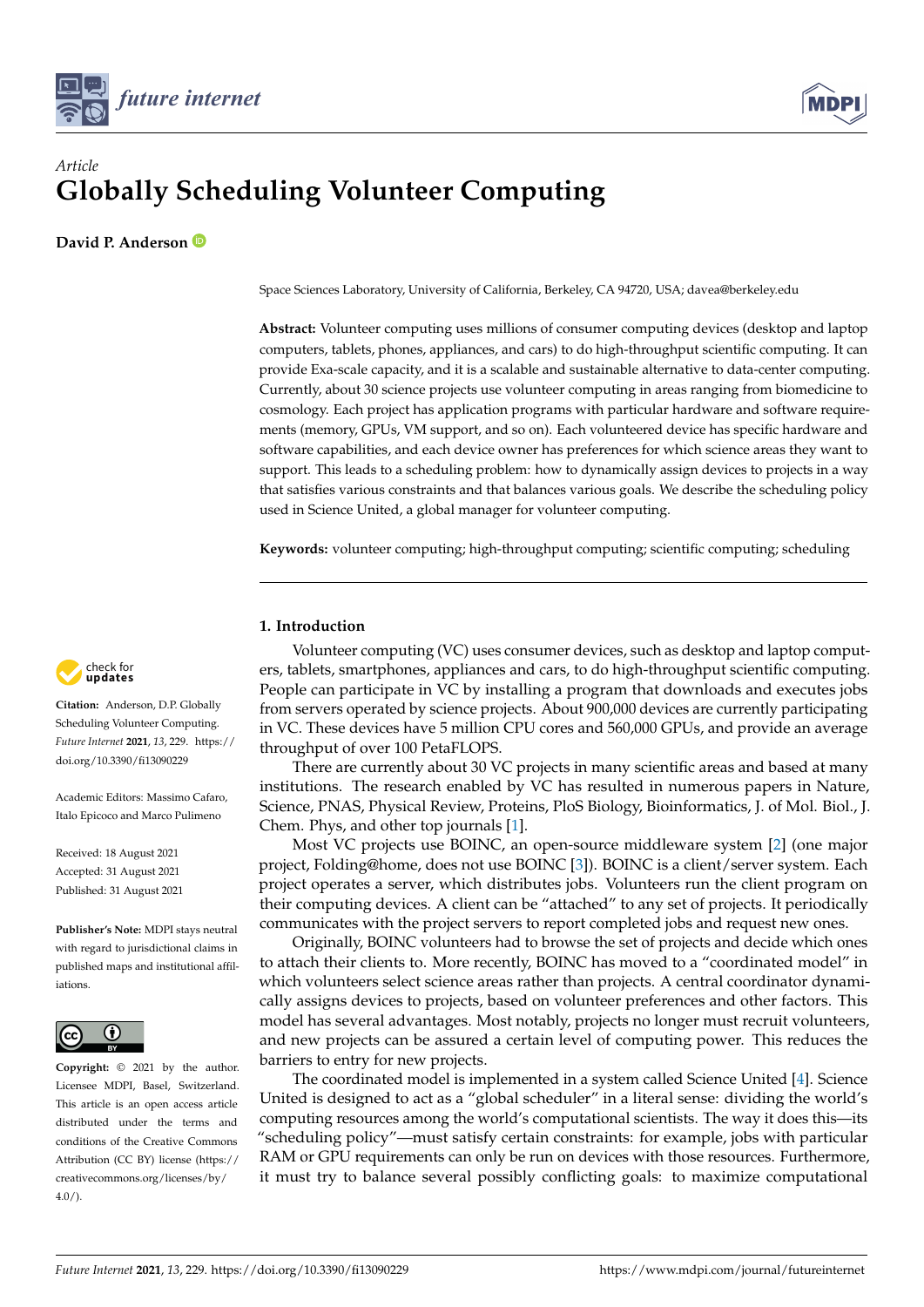throughput, to honor volunteer preferences, and to allocate computing power to projects in proportion to per-project "shares".

This paper describes global scheduling in Science United. Section [2](#page-1-0) outlines the architecture of BOINC. Section [3](#page-2-0) describes volunteer preferences. Section [4](#page-5-0) describes the scheduling policy. Section [5](#page-8-0) discusses the implementation and results, and Section [6](#page-9-0) proposes future work.

#### <span id="page-1-0"></span>**2. The Architecture of BOINC**

#### <span id="page-1-1"></span>*2.1. BOINC Projects*

Each science project using BOINC operates its own server, using the BOINC server software. The server dispatches jobs and provides a web interface for project administrators and volunteers.

The BOINC computing model assumes a highly heterogeneous resource pool [\[5\]](#page-11-4). Jobs are submitted not for specific executables but for abstract "meta-apps" that can include any number of concrete "app versions". Each app version has:

- A "platform": Windows/Intel, Mac OS on Intel or Apple Silicon, Linux on Intel or ARM, Android/ARM, and so on.
- A set of additional hardware requirements, such as a GPU of a particular vendor and model, or a particular CPU feature such as SSE3.
- A set of additional software requirements, such as a minimum GPU driver version, or the availability of a VM hypervisor such as VirtualBox.
- A description of the processor usage, such as the number of CPUs or the usage (possibly fractional) of a GPU.

For example, a project might have an Autodock meta-app, comprising several versions of Autodock for different platforms and GPUs. Many projects have meta-apps containing dozens of app versions. Some projects (like GPUGrid.net [\[6\]](#page-11-5)) have only GPU applications; others (like LHC@home [\[7\]](#page-11-6)) have only VM applications. Thus, a particular volunteer device may be able to run jobs for some projects and not others.

When the BOINC scheduler dispatches a job to a client, it selects an app version to run the job with. It tries to use available resources, and it tries to choose the fastest version based on data from previous jobs.

Jobs have storage and RAM requirements and are dispatched only to qualifying devices. They also have a FLOPs estimate and a deadline. The BOINC scheduler estimates the runtime on a device, and dispatches jobs only to devices that are likely to complete the job by the deadline.

Because of these factors, it's possible that, at a particular time, a project has many queued jobs but none that can be dispatched to a particular device.

Job submissions at a project may change over time. Some projects have an unbounded stream of jobs. Others may be sporadic: they might have large bursts of work, followed by weeks or months of inactivity.

#### *2.2. The BOINC Client*

The BOINC client runs on volunteer devices. Versions of the BOINC client are available for all major computing platforms.

The volunteer can specify a set of "computing preferences" that control when computing and file transfers can be carried out, how many CPUs can be used, how much RAM and storage can be used, and so on.

Each device is modeled as a set of "processing resources", each possibly with multiple instances. The types of processing resources currently recognized by BOINC are CPUs, NVIDIA GPUS, AMD GPUs, and Intel GPUs. The client maintains a queue of jobs, each of which uses a subset of the processing resources. The client runs jobs in a way that (a) tries to fully utilize the available processing resources; (b) tries to meet the deadlines of jobs; and (c) respects limits on RAM usage based on the working-set size of jobs. It runs jobs at low process priority to minimize impact on system performance.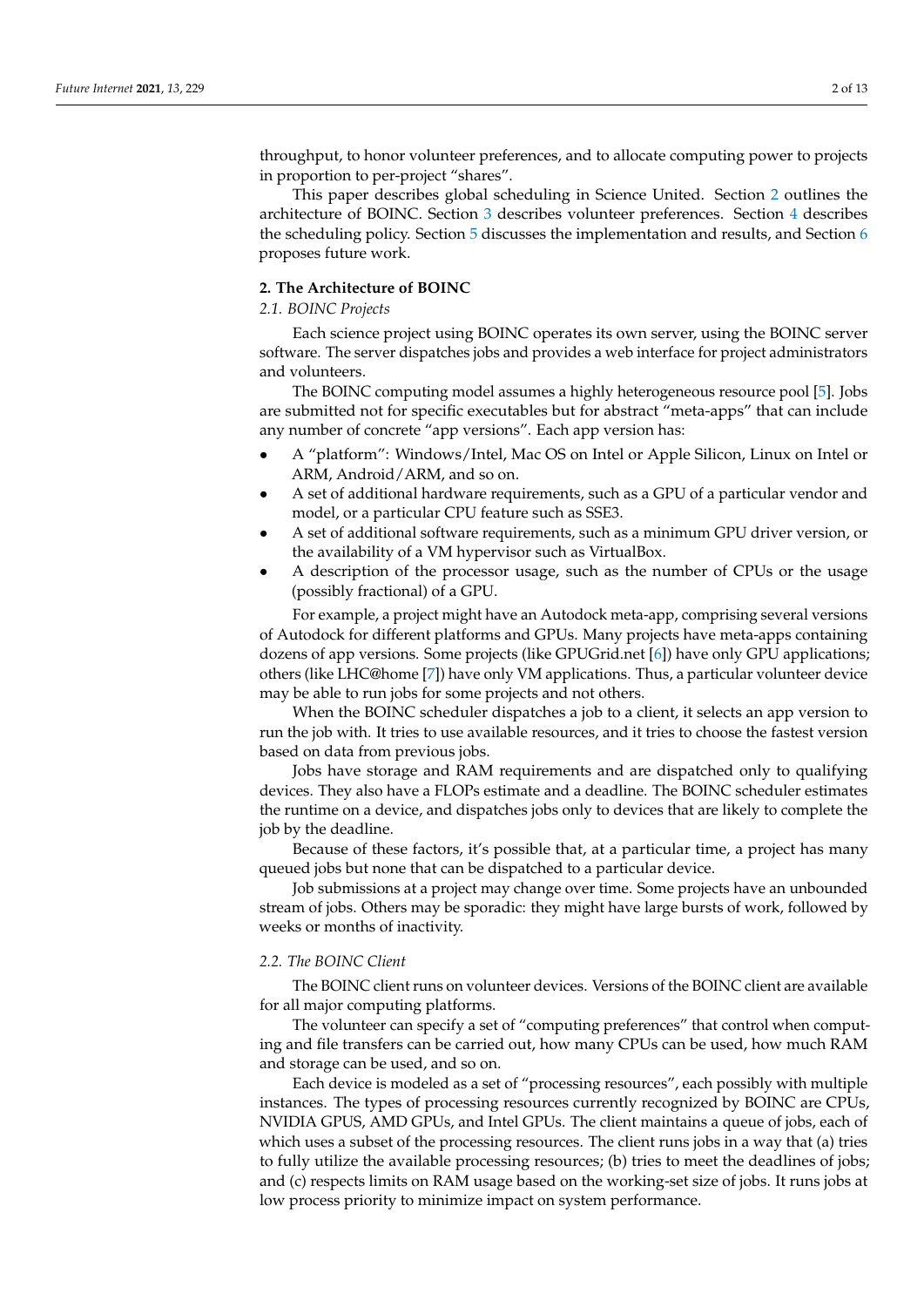A client can be "attached" to one or more projects. It maintains estimates of the duration of the remaining jobs for each processing resources. When this falls below a<br>the dubblic transferse all use HTTP so that the client all use HTTP so that the client threshold, it selects one of the attached projects and issues a "scheduler RPC" to its server, requesting jobs for one or more resources. The reply to this RPC includes, for each job, URLs of the app version's files and the job's input files. The client fetches these files and adds the jobs to the queue. The scheduler RPC and file transfers all use HTTP so that the that can function behind firewalls.<br>that are used by multiple jobs. Thus, each project has a "disk footprint" on the device; this a "disk footprint" on the device; this and the device; this can be device; this can be devic

old, it selects one of the attached projects and issues a "scheduler RPC" to its server, re-

When the client is attached to a project, it caches the app version files so that these in when the chent is attached to a project, it caches the app version mes so that these in<br>general are downloaded only once. There is also a provision for caching job input files that are used by multiple jobs. Thus, each project has a "disk footprint" on the device; this may be many GB.

#### *2.3. Account Managers*  $A$  count Managers

Instead of attaching a client directly to projects, a volunteer can attach it to an intermediate called an "account manager" (AM). This allows a level of indirection between clients and projects. The BOINC client periodically (typically once per day) issues an "account manager RPC" to the AM. The RPC reply contains a list of projects to which the client should attach. The client then communicates with those projects to get and report jobs; see<br>Figure 1 Figure [1.](#page-2-1)

<span id="page-2-1"></span>

**Figure 1.** BOINC's account manager architecture. **Figure 1.** BOINC's account manager architecture.

browse and select projects: Gridrepublic, BAM!, and GRCPool [\[8](#page-12-0)[–10\]](#page-12-1). We extended the architecture to support Science United, in which users do not explicitly select projects.<br>The execunt manager PPC request message includes a datailed description of the The AM architecture was originally introduced to support web sites that let users

device: its processing resources, software versions, and so on. It also includes a list of the projects to which the client is attached, and for each project, the amount of recent computing carried out and whether recent scheduler RPCs failed to return work; see Section 4.5. The account manager RPC request message includes a detailed description of the

The RPC reply message includes a list of projects to which the client should attach. project descriptor can include a hag tening the energy of massivily queded jobs for that project and then detach from it. The descriptor can also include flags for each processing resource, indicating whether the client should request jobs for that resource from the project. Thus, an account manager can control precisely how the device's processing resources are that projects. The detach from it. The description is descripted for each project of each projects. Each project descriptor can include a flag telling the client to finish any queued jobs for that

#### <span id="page-2-0"></span>3. Science, United **3. Science United**

In BOINC's original model, a project recruits volunteers by publicizing itself and creating web pages describing its research. Volunteers survey available projects, and attach their clients to one or more.

The intention of this model was to create a "free market" in which scientists compete based on their personal values and interests, which projects to support. The goal was that VC would divide computing power among scientists based on the aggregated knowledge for computing power by promoting themselves and their research, and volunteers decide,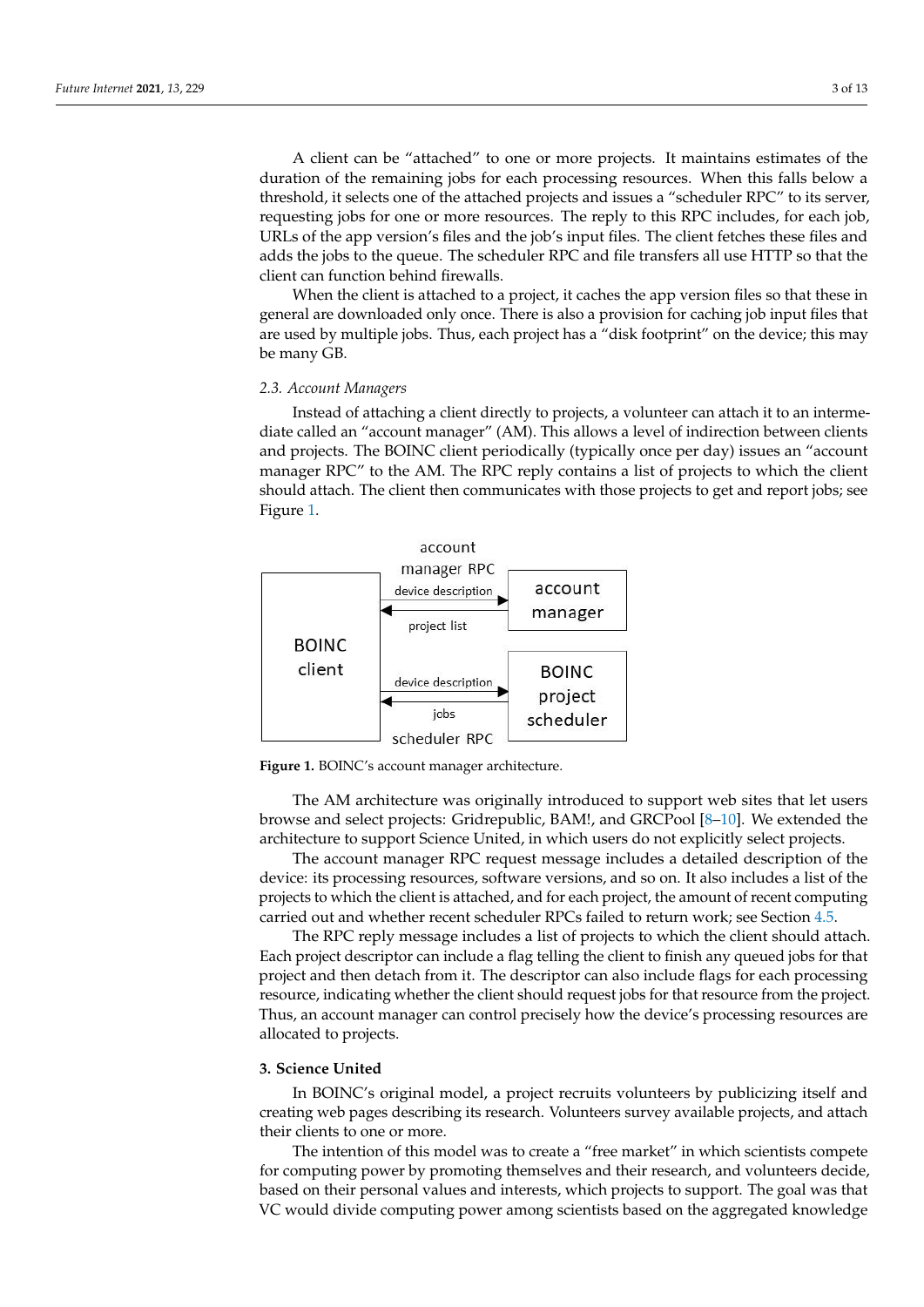and values of the public. This was inspired by the Iowa Political Stock Market, which used an analogous approach to predicting election results, with the viewpoint that "Markets allocate scarce resources to their most valued use" [\[11\]](#page-12-2).

The free market model did not work as intended. Most volunteers "locked in" to a few projects and did not seek out new ones [\[12\]](#page-12-3). Additionally, in spite of the prospect of cheap computing power, relatively few scientists created BOINC projects. In retrospect this is understandable. In the free-market model, creating a project is risky: there's a substantial investment [\[13\]](#page-12-4), with no guarantee of any return, since no one may volunteer. The model requires that projects publicize themselves, demanding resources and skills (media relations, web design, outreach) that are not readily available to most scientists. Volunteers demand a steady supply of jobs, and the computing needs of many research groups are sporadic.

To address these problems, we developed a "coordinated model" for BOINC-based volunteer computing. The client/server technology remains the same, but the volunteer interface is new. Instead selecting projects, volunteers now select the science areas they want to support. This aligns with the motivations of most volunteers: support of science goals has been shown to be the major motivation for participation in VC [\[12\]](#page-12-3).

A central "coordinator" then assigns volunteer devices to projects; this assignment can change over time. The coordinator is called "Science United" [\[4\]](#page-11-3). New volunteers go to the Science United web site. As part of the signup process, they register their science-area preferences. They can also express preference for research locations—countries or institutions.

The volunteer downloads the BOINC client from Science United and installs it. Science United is an account manager. When the client first runs, it connects to Science United and obtains a list of projects to attach to, based on the volunteer's preferences and other factors. This assignment can change over time; a volunteer may compute for a project that did not exist when they first registered.

Science United maintains a set of "vetted" BOINC projects, and it knows the science area and geographical attributes of each project. New BOINC projects can apply to be included in this list.

Science United's coordinated model has several advantages over the free-market model:

- Volunteers do not need to browse projects; in fact, they need not even be aware of the existence of projects.
- Projects do not need to publicize themselves, or to operate a web site.
- Scientists can apply to Science United to have prospective BOINC projects pre-vetted. At that point they can be guaranteed a certain amount of computing throughput, depending on their science area, their location, and what types of computing devices their applications can use. Thus the risk in creating a project is reduced.
- Science United acts as a unified brand for VC. Publicity campaigns (mass media, social media, co-promotions, etc.) can refer to this brand, rather than the brands of individual projects, thus allowing more effective promotion.
- Projects with sporadic computing needs do not risk losing volunteers.

#### *3.1. Science-Area and Location Preferences*

As a basis for Science United volunteer preferences, we have defined a system of "keywords" for describing the nature and origin of jobs. There are two keyword categories: "science area" and "location" (the geographical and institutional location of the job submitter). Keywords form a hierarchy: each level *N* + 1 keyword is a child of a single level *N* keyword.

The set of keywords and the hierarchy can change over time. When a new keyword is added, the initial setting is "maybe" for all volunteers. Volunteers are notified of the new keyword.

Examples of BOINC projects and their associated keywords are shown in Table [1.](#page-4-0)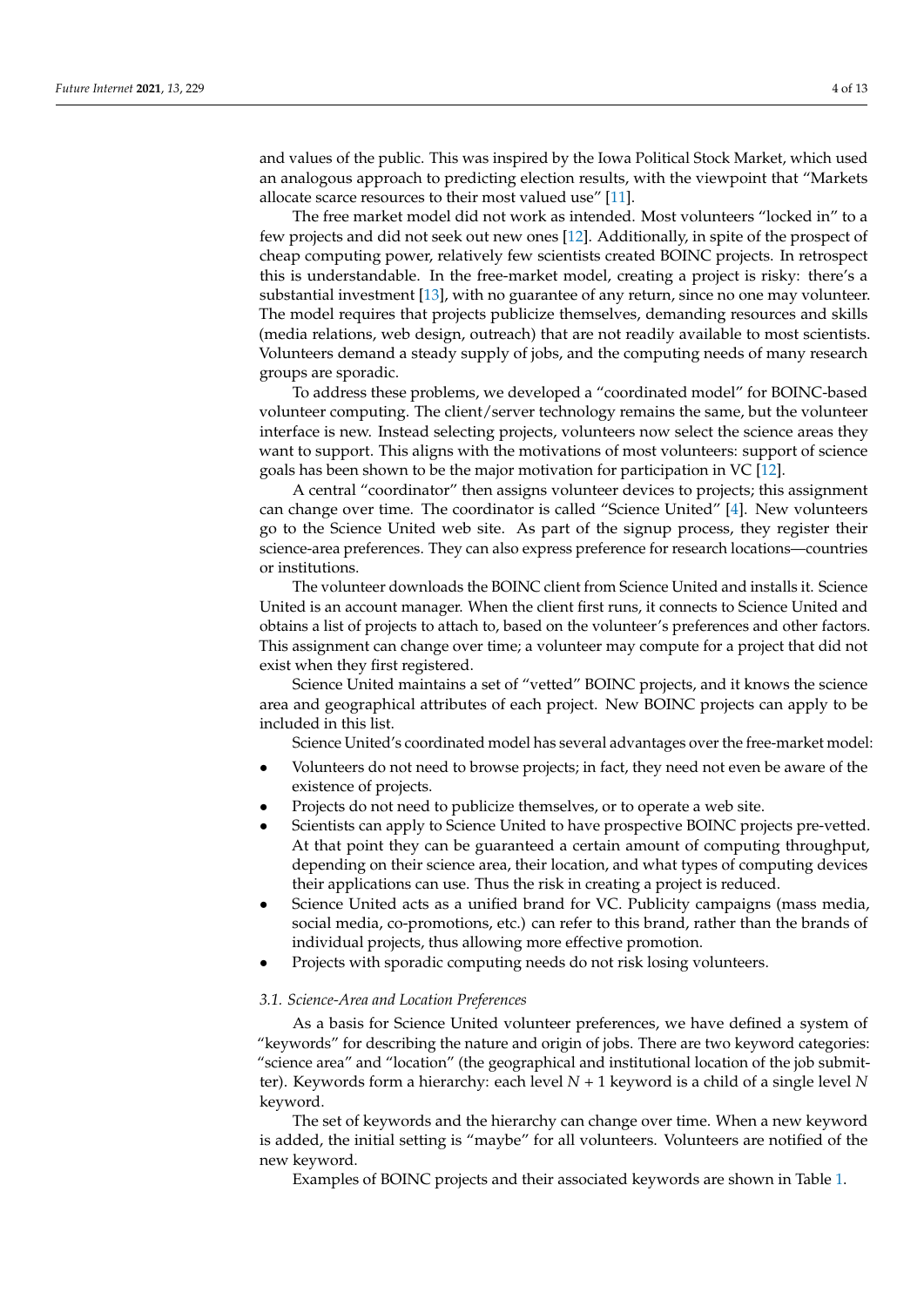| Project: Rosetta@home                                                                         |
|-----------------------------------------------------------------------------------------------|
| Science area: Biology and medicine, Disease research, Protein research; COVID-19 and virology |
| Location: Americas, United States, University of Washington                                   |
| Project: Einstein@Home                                                                        |
| Science area: Astronomy, Gravitational waves, Pulsars                                         |
| Location: International, Albert Einstein Institute for Gravitational Physics                  |
| Project: Climateprediction.net                                                                |
| Science area: Earth sciences, Climate research                                                |
| Location: Europe, United Kingdom, Oxford University                                           |

<span id="page-4-0"></span>**Table 1.** Examples of BOINC projects and their keywords.

#### *3.2. Keyword Preferences* yworu Preferences with Science United, they specify preferences for specific preferences for science  $\eta$

When a volunteer registers with Science United, they specify preferences for science areas and locations. A set of preferences maps keywords to {yes, no, maybe}. "No" means do not run jobs with that keyword. "Yes" means preferentially run jobs with that keyword. The user interface shows top-level keywords and lets the user drill down to lower levels; s[ee](#page-4-1) Figure 2. when a volumeer registers with Science United, they specify preferences for science

<span id="page-4-1"></span>

| K<br>6 Restric<br>W Kim's<br>Silvest                                                                          | O Sci X<br>bg-pri |                  | $\Box$          | $\times$ |
|---------------------------------------------------------------------------------------------------------------|-------------------|------------------|-----------------|----------|
| $\mathbb{O}$ A https://scienceunited.org $\boxdot$<br>$\leftarrow$<br>G<br>⋒                                  | … ⊙ ☆             | $-$ 100% $+$     | $\gg$<br>立<br>₩ | Ξ        |
| Science United                                                                                                |                   |                  |                 |          |
|                                                                                                               |                   |                  |                 |          |
| Science and location preferences                                                                              |                   |                  |                 |          |
| Select science areas and locations you do or don't want to support. Click H for more detail, E for less. When |                   |                  |                 |          |
| done, click the Save button at the bottom.                                                                    |                   |                  |                 |          |
| Science areas                                                                                                 |                   |                  |                 |          |
|                                                                                                               | Prefer            | <b>As needed</b> | <b>Never</b>    |          |
| <b>⊞ Astronomy</b>                                                                                            | O                 | $\circledcirc$   | Ω               |          |
| Chemistry                                                                                                     | $\circ$           | $\circledcirc$   | $\circ$         |          |
| <b>E</b> Physics                                                                                              | O                 | $\circledcirc$   | Ο               |          |
| <b>⊟ Biology and Medicine</b>                                                                                 | $\circledcirc$    | $\bigcirc$       | Ο               |          |
| Drug discovery                                                                                                | O                 | $\circledcirc$   | Ο               |          |
| Protein research                                                                                              | $\bigcirc$        | $\circledcirc$   | Ο               |          |
| <b>Genetics and Phylogeny</b>                                                                                 | O                 | $^{\circ}$       | Ο               |          |
| <b>⊟</b> Disease research                                                                                     | $\bigcirc$        | $\circledcirc$   | $\bigcirc$      |          |
| Cancer research                                                                                               | O                 | $^{\circ}$       | O               |          |
| COVID-19 and virology                                                                                         | $\bigcirc$        | $\circledcirc$   | Ο               |          |
| <b>H</b> Mathematics and Computer Science                                                                     | O                 | $\circledcirc$   | O               |          |
| Artificial Intelligence and Cognitive<br>Science                                                              | O                 | $\circledcirc$   | Ο               |          |
| <b>H</b> Earth sciences                                                                                       | $\bigcirc$        | $\circledcirc$   | Ο               |          |
| Locations                                                                                                     |                   |                  |                 |          |
|                                                                                                               | Prefer            | As needed        | <b>Never</b>    |          |
| International                                                                                                 | O                 | $\circledbullet$ | Ο               |          |
| <b>E</b> Europe                                                                                               | $\bigcirc$        | $\circledbullet$ | Ο               |          |
|                                                                                                               |                   |                  |                 |          |

**Figure 2.** The Science United user interface for specifying preferences. **Figure 2.** The Science United user interface for specifying preferences.

Active Science United volunteers selected on average 4.8 "yes" keywords and 0.83 keywords out of 25 science keywords and 41 location keywords. A total of 87% of the keyword preferences are for science areas; the remainder are for location. The most common "yes" science area keywords are Astronomy (68.8% of volunteers) and Biology Active Science United volunteers selected on average 4.8 "yes" keywords and 0.83 "no"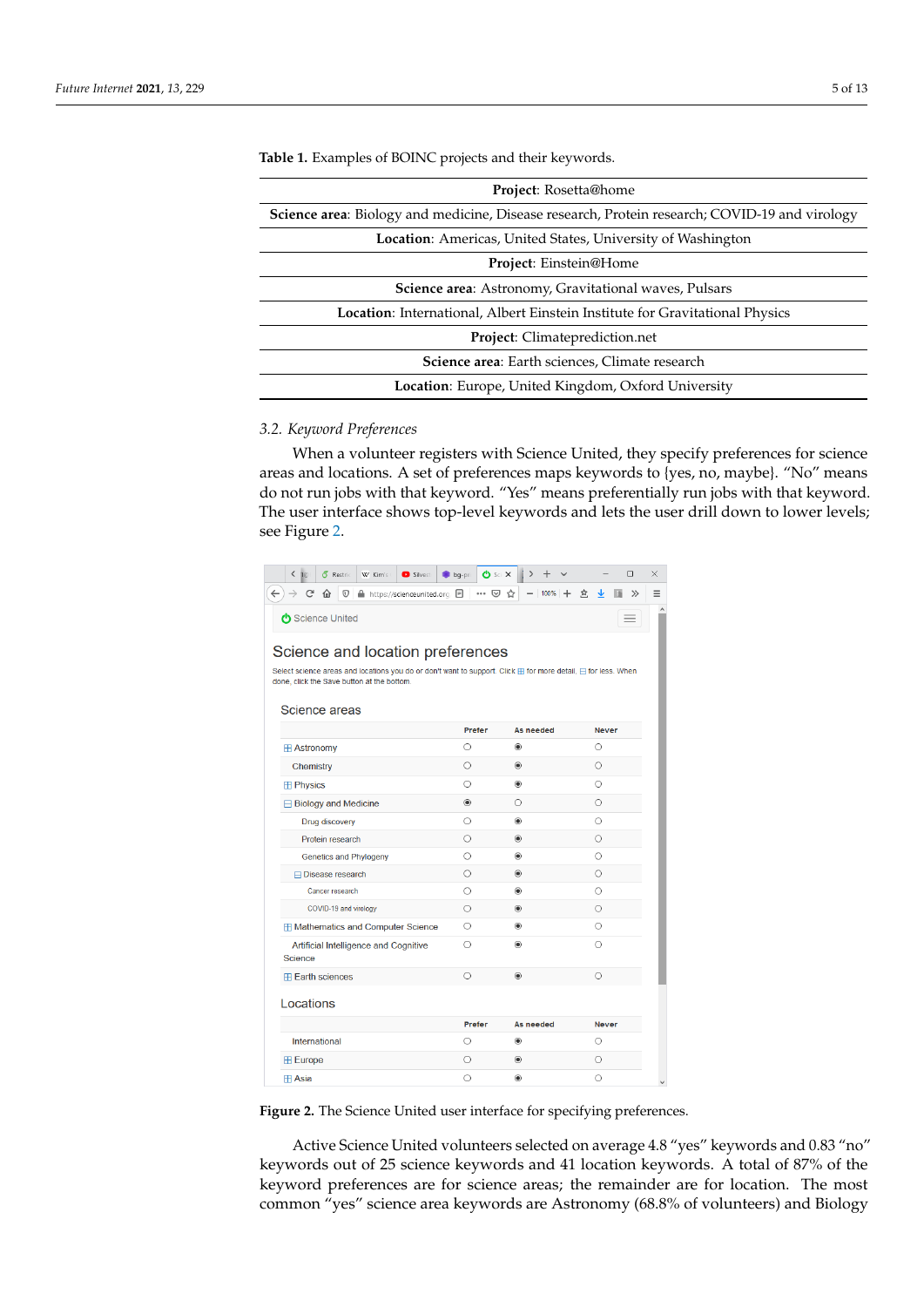and Medicine (67.1%). The most common common "no" keyword is Mathematics and Computer Science (8.0%). Among location keywords the most "yes" keywords are America (7.12%) and Europe (7.0%), and the most common "no" keyword is China (4.3%).

#### *3.3. Project and Job Keywords*

Each project has an associated set of keywords describing its science areas and location. The set of project keywords can change over time, reflecting changes in the project's workload.

Science United enforces volunteer preferences at the project level. If a project has a keyword for which a volunteer has specified "no", the volunteer's devices are not attached to that project. In the future we plan to support projects whose jobs have differing keywords; see Section [6.4.](#page-10-0)

### <span id="page-5-0"></span>**4. The global Volunteer Computing Scheduling Problem**

The central function of Science United is to divide computing power among projects. It does this by assigning volunteer devices to projects. These assignments can change each time the device issues an AM RPC (typically once per day). This section discusses the factors in the assignment policy, and describes the current policy.

#### *4.1. Platforms and Processing Resources*

Recall from Section [2.1](#page-1-1) that each device supports one or more "platforms" (Windows/x64, Mac/x64, Linux/ARM, etc.) and has a set of "processing resources", including a CPU and possibly one or more GPUs of various vendors (NVIDIA, AMD, Intel). In addition, a device may have virtualization software (VirtualBox) installed. This information is conveyed to Science United in account manager RPC requests.

Recall also that each BOINC project has a set of "app versions", each of which runs on a particular platform, uses a specific set of processing resources, and may require VirtualBox. Projects export this information through a Web RPC. Science United periodically imports this from all projects.

### *4.2. Project Shares*

Science United allows projects to be allocated different amounts of computing resources. For example, we currently allocate more computing to COVID-related projects. This mechanism works as follows.

Let *M*(*P*) denote the maximum possible rate of computing (measured in FLOPS) for a project *P*, given Science United's current resource pool. *M*(*P*) is determined by *P*'s keywords and applications. *P* can use a device *D* only if *P*'s keywords are compatible with the preferences of *D*'s owner, and it can use *D*'s processing resources (CPU and GPUs) only if it has appropriate applications. Thus *M*(*P*) can vary widely between projects.

In Science United, each project *P* has a "share" *S*(*P*). Shares are assigned administratively (see Section [6.3\)](#page-10-1), and may change over time. Roughly speaking, *S*(*P*) determines how much computing is available to *P* compared to other projects with similar *M*(*P*), over a time scale on the order of one week.

#### *4.3. Resource Usage Accounting*

Science United does accounting of processing resource usage. This serves several purposes: it provides a basis for enforcing project shares, it gives an estimate of the systemwide throughput, and it provides basis for volunteer incentive such as graphs of work carried out recently, work milestones, and so on.

BOINC has a system for estimating the FLOPs performed by completed jobs. It is "cheat-resistant": it is difficult to get credit for computation not actually performed. However, the system is based in part on job replication, and credit for a job may not be granted until a replica of the job is completed, which could take weeks. This makes it unsuitable for Science United's purposes.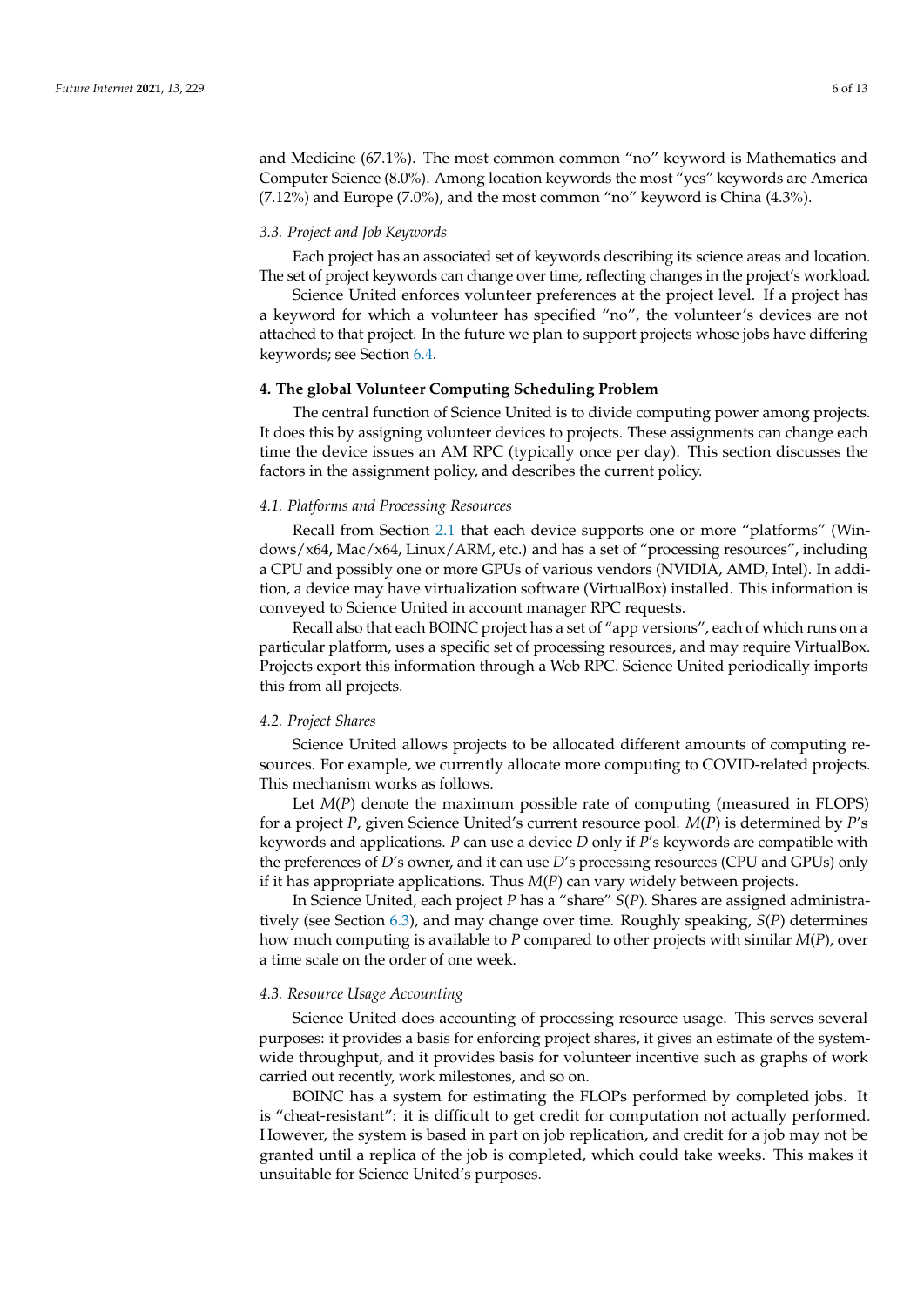Instead, Science United uses a quantity called "estimated credit" (EC), which is maintained by the BOINC client on a per-job and per-project basis, based on the runtime of jobs and the peak FLOPS of the processors they use. EC is a cruder estimate than credit, and it is not cheat-resistant. However, it accumulates continuously, with no need to wait for job completion or validation.

The AM RPC request message includes a list of currently attached projects and their CPU and GPU EC totals; these are used to update accounting records.

Science United maintains a database of historical accounting data. It maintains daily records (CPU and GPU EC and processing time, and number of jobs succeeded and failed) for each user and project, and in total. Once per day it adds these to the total for each entity, and creates a new daily record.

#### <span id="page-6-1"></span>*4.4. Share-Based Prioritization*

Science United enforces project shares by prioritizing projects that have used less than their share of resources recently. It maintains, for each project *P*, its average rate of computing over the last week, denoted *A*(*P*). This is measured in FLOPS, based on the estimated credit described above (in other words, the time each CPU and GPU was used, times the peak FLOPS of the processor). We let

$$
A_{frac}(P) = A(P) / \sum_{\text{projects } Q} A(Q) \tag{1}
$$

*Afrac*(*P*) is the fraction of total computing carried out by *P*. Similarly, let

$$
S_{frac}(P) = S(P) / \sum_{\text{projects } Q} S(Q) \tag{2}
$$

*Sfrac*(*P*) is *P*'s fraction of the total share. Then, let

$$
E(P) = A_{frac}(P)/S_{frac}(P)
$$
\n(3)

*E*(*P*) represents the excess computing that *P* has received, relative to its share, over the last week. It is used to prioritize projects in the assignment algorithm (see below). At any point, computing resources are preferentially assigned to projects *P* for which *E*(*P*) is least.

This model handles both continuous and sporadic workloads well. For a project *P* with sporadic workload, *E*(*P*) will usually be near zero. When *P* generates a burst of work, it will have priority over the continuous-workload projects, and the work will get carried out quickly.

When a computer is assigned to a project, there is a delay of up to a day (the client polling period) until its computation is reported to Science United. Hence, the same project (the one for which *E*(*P*) is least) would be assigned to all hosts during that period. To avoid this, when we assign a computer to *P* we increment  $A(P)$  by an estimate of the computing (measured in EC) the computer will do in one day. Once per day *A*(*P*) is reset based on the accounting history.

#### <span id="page-6-0"></span>*4.5. Preventing Device Starvation*

Can a project *P* supply jobs that use a processing resource *R* on a device *D*? This is central to the global scheduling problem, but it is not a simple question. We define:

*Usable*(*P*, *D*, *R*)*:* this predicate is true if *P* has an app version for *D*'s platform that uses *R*, and *D* has virtualization software if needed by the app version. This may change over time as *P* adds and removes app versions.

If *Usable*( $P$ ,  $D$ ,  $R$ ) holds, it means that  $P$  can potentially supply jobs to  $D$  that use *R*. However, it does not mean that *P* can supply such jobs right now. *P*'s server may be temporarily down, or it may not have jobs that use *R*, or its jobs that use *R* may have keywords disallowed by the user's preferences, or its jobs may require a different GPU driver version than the one on *D*, and so on.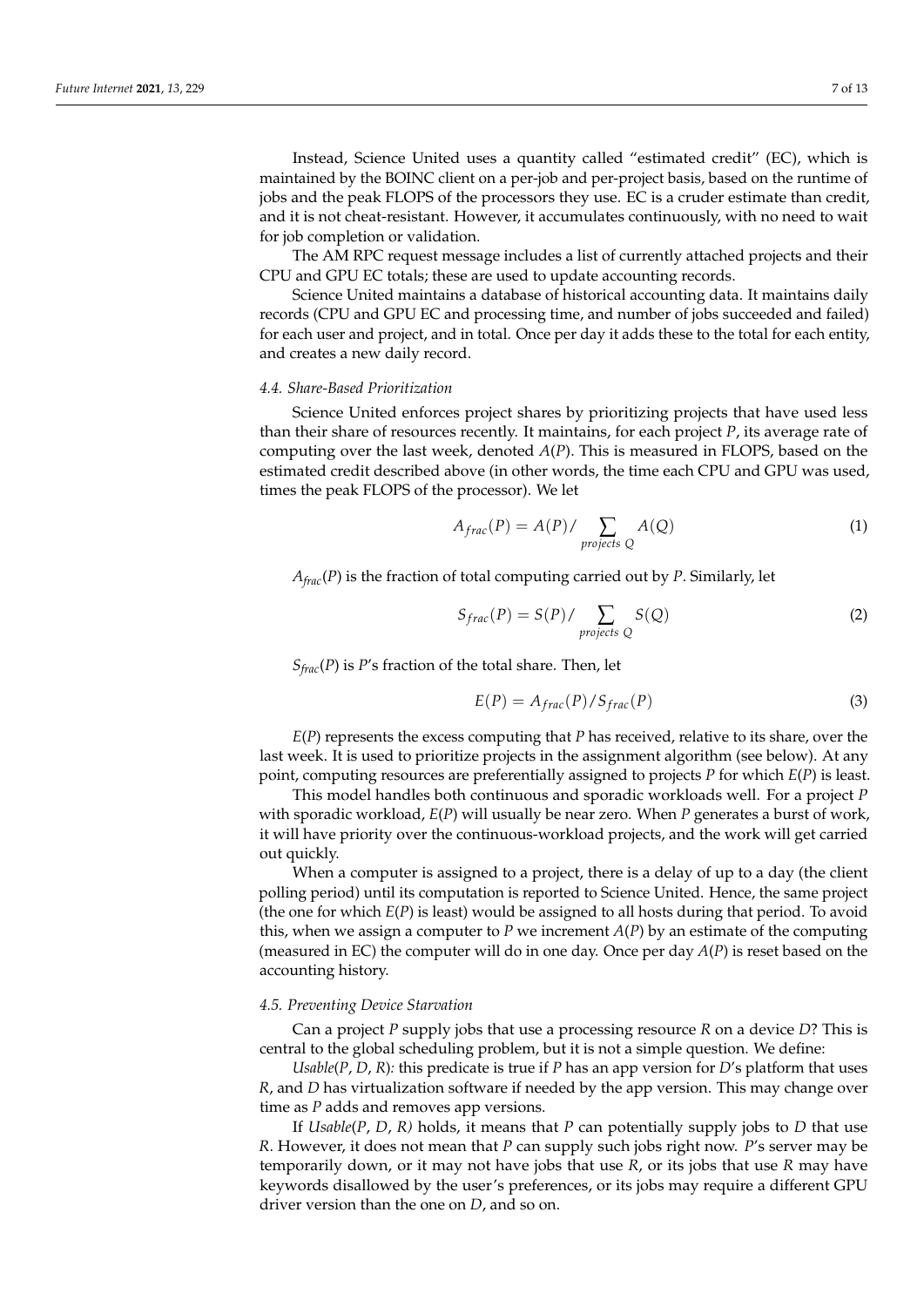If these conditions hold, and *P* is the only attached project, *R* is "starved", i.e., the client has no jobs that use it. To maximize throughput, we want to avoid this situation.

Science United does not know about these factors, so it cannot directly know whether *P* can currently supply the needed jobs. Instead, it learns this from the BOINC client. The client keeps track of (a) projects for which the last scheduler RPC failed; and (b) (*project, resource*) pairs for which the last scheduler RPC requested work for the given resource, but none was returned. This information is included in the AM RPC request.

We then define:

*Usable\_now*(*P*, *D*, *R*)*:* this predicate is true if (a) *Usable*(*P*, *D*, *R*) is true, and (b) the most recent scheduler RPC from *D* to *P* succeeded and returned jobs using *R*.

Science United tries to attach *D* to projects that can use all its processing resources immediately, i.e., for which *Usable\_now*(*P*, *D*, *R*) holds. However, it also must attach projects for which *Usable*(*P*, *D*, *R*) holds but *Usable\_now*(*P*, *D*, *R*) does not, because the conditions that caused *R* to be unusable may be temporary. *P*'s server may come back up, or new jobs may be submitted. The only way for Science United to detect this is to attach *D* to *P* and let it request work for *R*. This will typically happen at least once per day: when a scheduler RPC fails, or fails to return jobs, the client uses exponential backoff with a maximum delay of one day.

### <span id="page-7-0"></span>*4.6. Goals of the Scheduling Policy*

The Science United scheduling policy has several goals:

- To honor volunteer keyword preferences by preferentially assigning projects with the volunteer's "yes" keywords.
- To allow projects to be allocated different shares of the resource pool (see above).
- To maximize total throughput. For example, if a host has a GPU, it should be assigned at least one project that can supply jobs that use the GPU.
- To limit the number of attachments per device. Each attachment has a disk-space overhead; the client caches applications files for the project, which may include large VM image files.

These goals may conflict. For example, suppose a project *P*<sup>1</sup> has a large share may and keywords with few "yes" preferences, while project  $P_2$  has a small share and keywords with lots of "yes" preferences. If we give  $P_1$  lots of computing, volunteers will notice that they're not computing for the science areas they requested. The policy must balance these conflicting goals.

#### *4.7. The Project Assignment Algorithm*

BOINC clients using Science United periodically (once per day) issue an AM RPC. The request message includes a list of currently attached projects, with account and scheduler RPC failure information for each one as described in Section [4.5.](#page-6-0)

The reply message includes a list of projects. Some of these are currently attached projects flagged as "outgoing": this instructs the client to finish existing jobs for the project, then detach from it. For each of the other projects, the reply includes a list *R(P)* of processing resources that the client should use for *P*.

With these factors in mind, here is a sketch of the project assignment algorithm currently used by Science United:

First, we discard projects *P* that cannot be used because either (a) *P* has a keyword for which the volunteer has a "no" preference; or (b) *Usable*(*P*, *D*, *R*) is false for all processing resources, i.e., *P* does not have app versions that can use the device.

For each remaining project we compute a "score" *S*(*P*) which is the weighted sum of several components:

$$
S(P) = C_1 K - C_2 E(P) + C_3 V \tag{4}
$$

where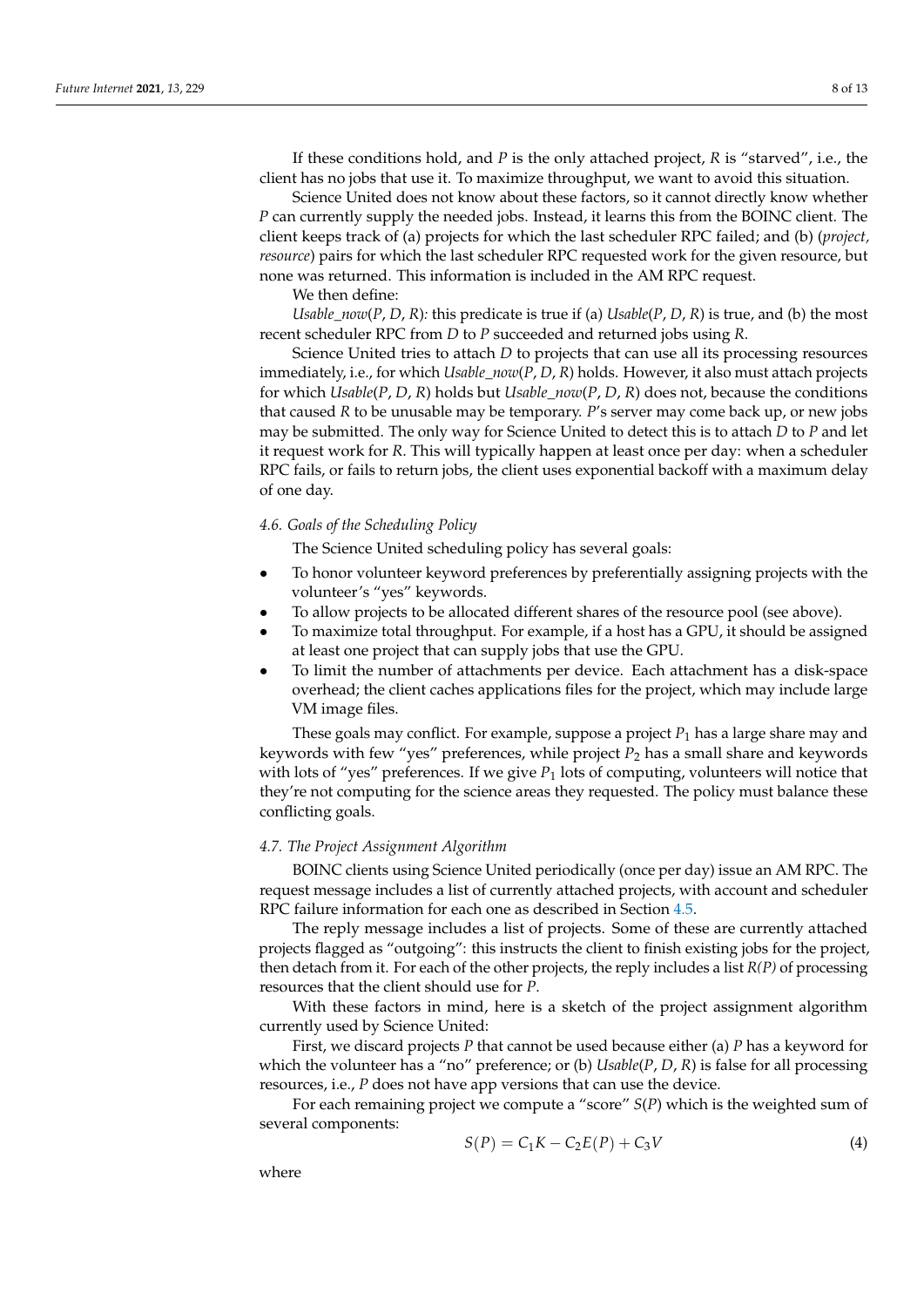- *K* is the number of project keywords for which the volunteer has a "yes" pref-If is the number of project keywords for which the volumeer has a yestime-<br>erence. Projects with such keywords will be preferred over projects with only "maybe" preferences. C1, C2 and C3 weight these components, reflecting a balance between conflicting
- $E(P)$  is the project's allocation balance see Section 4.4.
- *V* is one or zero depending on whether the device has VirtualBox installed and the • • • • is one or zero depending on whether the device has virtualbox instanted and the project has a VirtualBox app version that can run on the device. This preferentially assigns devices with virtualization capability (which are relatively scarce) to projects that require it.

 $C_1$ ,  $C_2$  and  $C_3$  weight these components, reflecting a balance between conflicting goals. They have been chosen empirically; currently  $C_2$  is 01 and the others are one.

We then compute a set *A* of projects to include in the reply This is carried out as We then compute a set *A* of projects to include in the reply This is carried out as follows. For each processing resource  $R$ , we find the highest-scoring project  $P$  for which *Usable\_now*( $P$ ,  $D$ ,  $R$ ) is true. We add  $P$  to  $A$ , and include  $R$  in the resource list for  $P$ . If there are projects that have a higher score than P, and for which  $\mathit{Usable}(P, D, R)$  is true, we<br>similarly add them to A similarly add them to *A*.

The ability to specify the processing resources used by a project is important in some cases. For example, suppose the highest-scoring project *P* can only use the CPU, and the device also has a GPU. The scheduler can assign a lower-scoring project and have it use<br>only the CPU, giving *P* full use of the CPU. only the GPU, giving *P* full use of the CPU.

If the client is currently attached to a project not in  $A$ , we add it to  $A$  and set the "outgoing" flag, telling the client to finish existing jobs and detach from the project.

## <span id="page-8-0"></span>**5. Implementation and Status** month, these computers process 160,000  $\mu$

Science United was launched in 2017. Currently (August 2021) it has about 4100 active volunteers and 5800 computers, of which 4100 have usable GPUs. Averaged over the<br>Jest menth, these computers are seen 160,000 into next day on discuss a three polytott of last month, these computers process 160,000 jobs per day and have a throughput of 400 TeraFLOPS. 400 TeraFLOPS.

The scheduling policy described in Section 4 has evolved over time and has been in its current form for two years. It seems to satisfy the goals listed in Section [4.6:](#page-7-0) project<br>throughout presentative about preferences not be in the second about preferences not throughputs are stable and reflect shares, device starvation is rare, and no volunteers have complained about preferences not being respected.

Figures 3 and 4 show recent throughput histories for CPU and GPU, respectively. Projects such as Rosetta@home appear only in the CPU graph because they have no GPU app versions.

<span id="page-8-1"></span>

**Figure 3.** CPU throughput of the top 10 projects in 2020. The top two projects, which do COVID research have larger allocation shares research, have larger allocation shares. research, have larger allocation shares.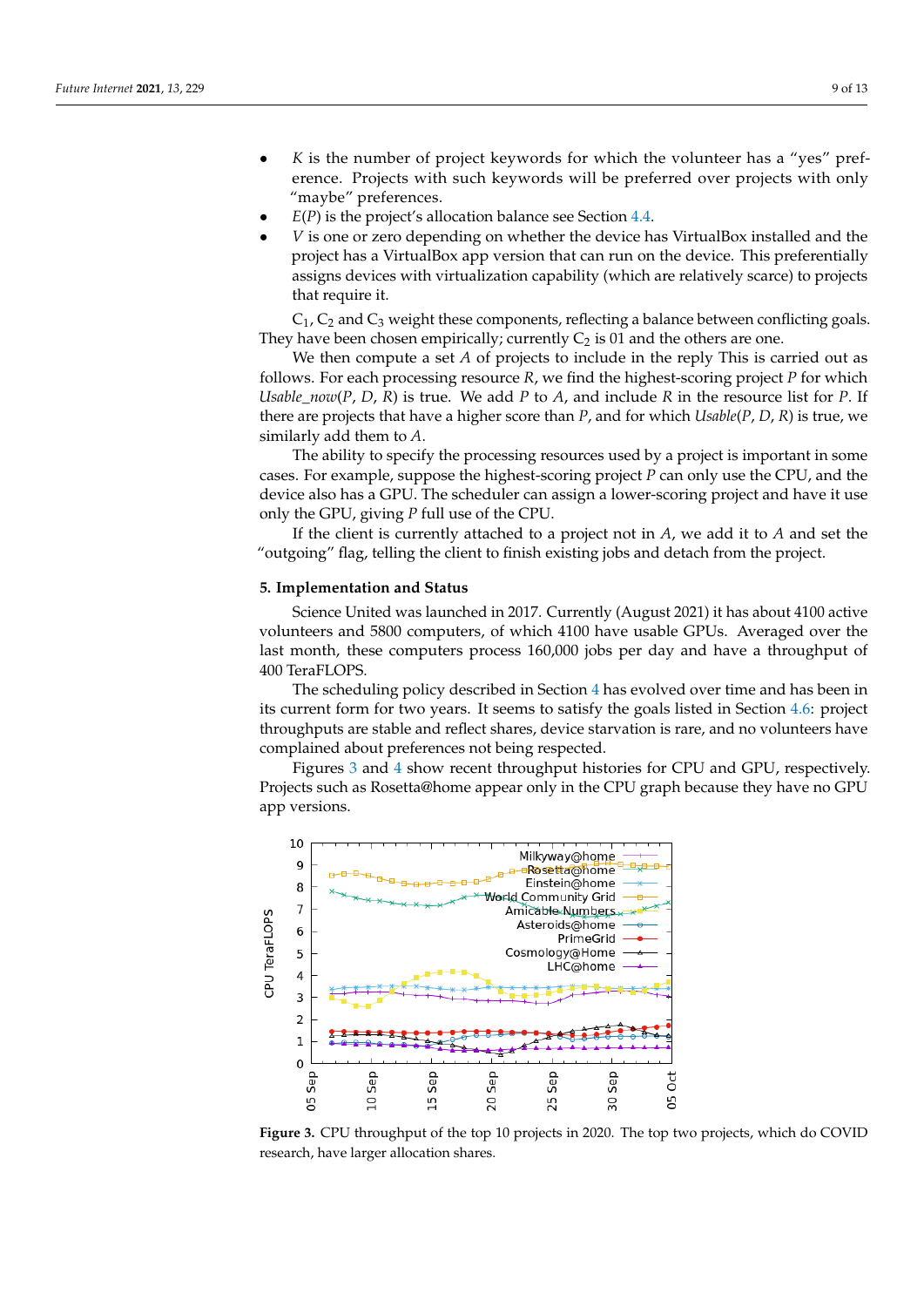<span id="page-9-1"></span>

**Figure 4.** GPU throughput of the top 10 projects in 2020. **Figure 4.** GPU throughput of the top 10 projects in 2020.

and project information, accounting data, and so on. The Science United source code is<br>distributed under the LCPL v2 lisence and is available on Citbub. Science United is implemented in PHP. It uses a MySQL database to store volunteer distributed under the LGPL v3 license and is available on Github.

SU required some modifications to the BOINC client, such as the starvation monitoring described in Section 4.5. These changes were introduced in the 7.16 client release.

#### <span id="page-9-0"></span> $\overline{\text{SUS}}$  which is the BOINC client, such as the starting modification monitor-starting monitor-starting monitor-starting monoton-starting monoton-starting monoton-starting monoton-starting monoton-starting monoton-star **6. Future Work**

## ing described in Section 4.5. These changes were introduced in the 7.16 client release. *6.1. Throughput Guarantees*

over a given period of time with high probability. Can we offer analogous guarantees with In some HTC systems, a job submitter can be guaranteed a minimum throughput VC resources?

The performance of a pool of volunteer computers varies over time, in terms of both throughput and job latency. However, with a large resource pool, these quantities change<br>slowly, and we can establish the statistics of this change. For example, given the total throughput *T* at a given time, we could find a  $T_0 < T$  such that total throughput will remain above  $T_0$  for a week with a given confidence level. slowly, and we can establish the statistics of this change. For example, given the total

Similarly, given the Science Onlied resource pool and a particular set of projects and shares, the throughput of a project should remain fairly constant over time. These throughputs can be manipulated, within limits, by changing shares. Similarly, given the Science United resource pool and a particular set of projects

How can we predict, given a particular set of project shares, how much throughput each project will get? This depends on many factors: app versions, keywords, the project as a *commont algorithm* and so on *It's unlikely that it can be determined analytically* Instead, we plan to implement an emulator that does a trace-based simulation of the entire Science United system and predicts the throughput of each project. Using this emulator we will be able to compute a mapping from project shares to project throughput, and to find<br>project shares for which a particular project schience a given throughput. This will provide a basis for guaranteeing throughput to projects over fixed periods. assignment algorithm, and so on. It's unlikely that it can be determined analytically. project shares for which a particular project achieves a given throughput. This will provide

Such guarantees would be project-level. Can we provide performance guarantees to a particular job submitter within a project that serves multiple job submitters? This is more<br>complex by it move be possible. The POINC server seftware ellectes resources emong computing job submitters within the project [2]. It['s](#page-11-1) possible that the combination of a project-level allocation and a submitter-level allocation can provide performance guarantee to individual job submitters. complex but it may be possible. The BOINC server software allocates resources among

## we will be able to compute a mapping from project shares to project throughput, and to *6.2. Minimizing Project Churn*

Each time is attached to a client, the client must download a possibly large set of files. If the a project is detached and attached repeatedly, this may imposed a large network<br>lead at hath corresponded in the prophetical repeated in madific the asked pline algorithm to load at both server and client. It may be desirable to modify the scheduling algorithm to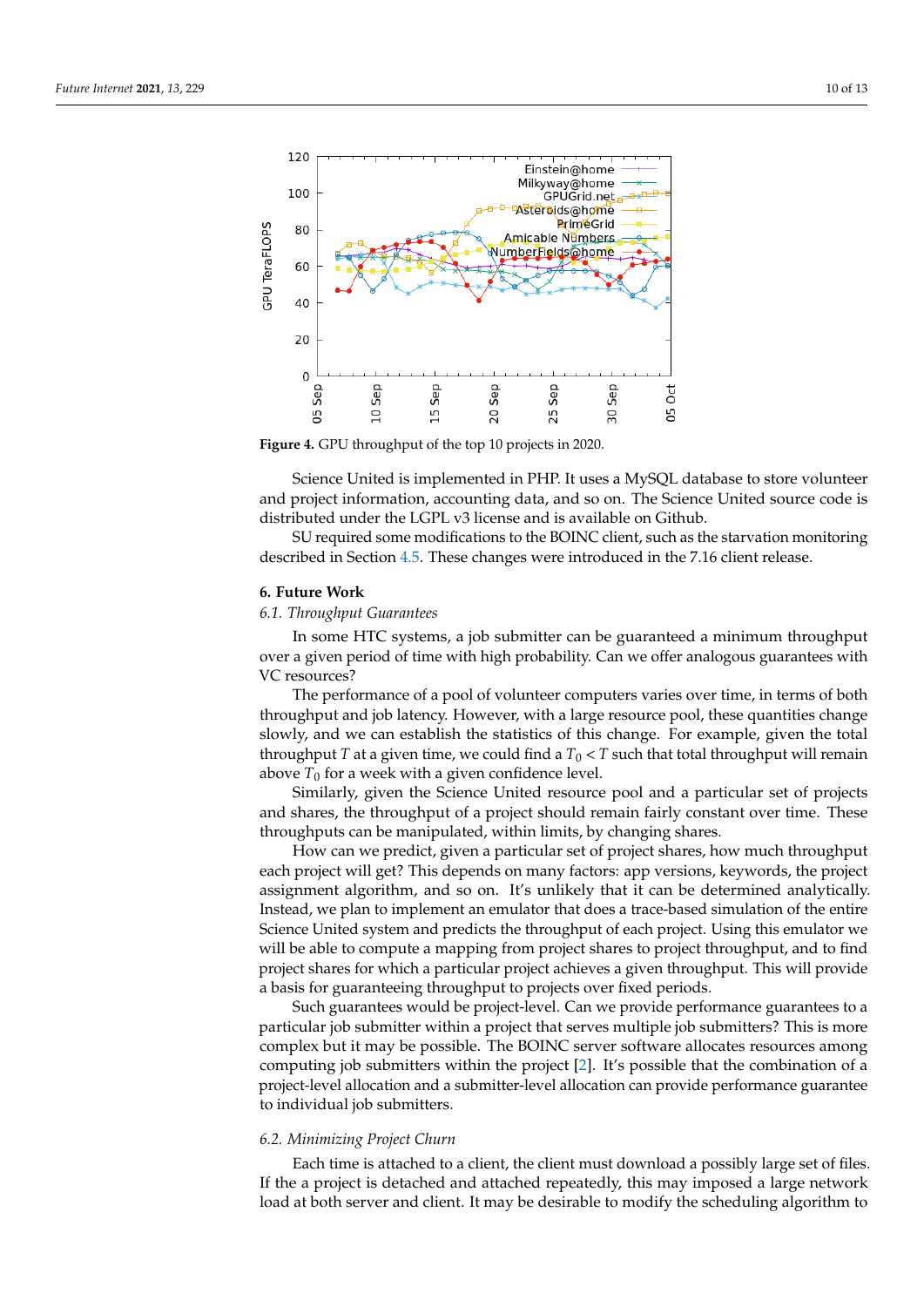minimize this "project churn". If a project has a large disk footprint on a client, we might want the client to remain attached, with a zero resource share, so that files do not need to be downloaded again the next time the project is attached.

#### <span id="page-10-1"></span>*6.3. Project Vetting and Allocation*

Science United must make two administrative decisions: which projects to vet (i.e., to include in Science United), and what shares to assign to projects. Our current policy is to vet projects for which:

- The project is non-commercial.
- The project's computing is directed toward a scientific or technical goal (broadly interpreted to include things such as mathematics and cryptography).
- The project follows various security practices, such as application code-signing on secure offline machines.

Project shares might be influenced by the extent to which the project's leadership is scientifically qualified (as demonstrated, e.g., by publications). In practice, we generally give all projects equal shares; in the COVID era we have given larger shares to projects doing COVID-related research.

In the future, we may establish a committee, including representatives of scientific and volunteer communities, to make these decisions.

#### <span id="page-10-0"></span>*6.4. Diverse Projects*

Some projects have applications in multiple science areas or run jobs on behalf of multiple institutions; we call these "diverse" projects. The current Science United design does not handle such situations well, because keywords are at the project level. If a project *P* has 1% of jobs with keyword *K*, and a volunteer has a "no" preference for *K*, they will not be able to run the other 99% of *P*'s jobs.

With a few changes, Science United can handle diverse projects correctly. First, diverse projects must associate keywords with individual jobs, as part of the submission process. For example, if a job is submitted by a cancer researcher at UC Berkeley, its keywords would include "cancer research" and "UC Berkeley". The project would maintain the fraction of recent jobs with each keyword, and export this data to Science United.

Then, if a volunteer has a "no" preference for keyword *K*, Science United would exclude a project only if its job fraction for *K* is one. Volunteer preferences are then enforced by the project's BOINC job dispatcher. For each of the job's keywords, if the volunteer specified "yes", the job is preferentially sent; if "no", the job is not sent.

### *6.5. Supporting a VC "Test Drive"*

By eliminating the need for projects to recruit volunteers, Science United reduces the barrier to entry for scientists wanting to use VC. However, the effort to set up a BOINC server and get vetted by Science United is still significant. We would like to provide a mechanism whereby a scientist can immediately—in a few minutes—begin processing a significant number of jobs using volunteered computers. We have designed a mechanism for providing "test drives" of this sort.

This is based on a "BOINC app library": a repository of versions of trusted, widelyused applications (such as Autodock [\[14\]](#page-12-5)) for various platform/coprocessor combinations. The BOINC client periodically downloads information about this set of app versions. An attachment to a project can be flagged as "untrusted", in which case the client only allows the project to use app versions from the BOINC app library.

Science United volunteers can agree to be "test-drive resources", meaning that they're willing to run jobs for unvetted job submitters, but only using apps from the library.

A scientist can "test-drive" BOINC by creating a server and registering it with Science United (but not going through the vetting process). The Science United scheduler will attach test-drive devices to such projects in untrusted mode, providing the scientist with a limited amount of computing, for a limited time, and with a limited set of applications.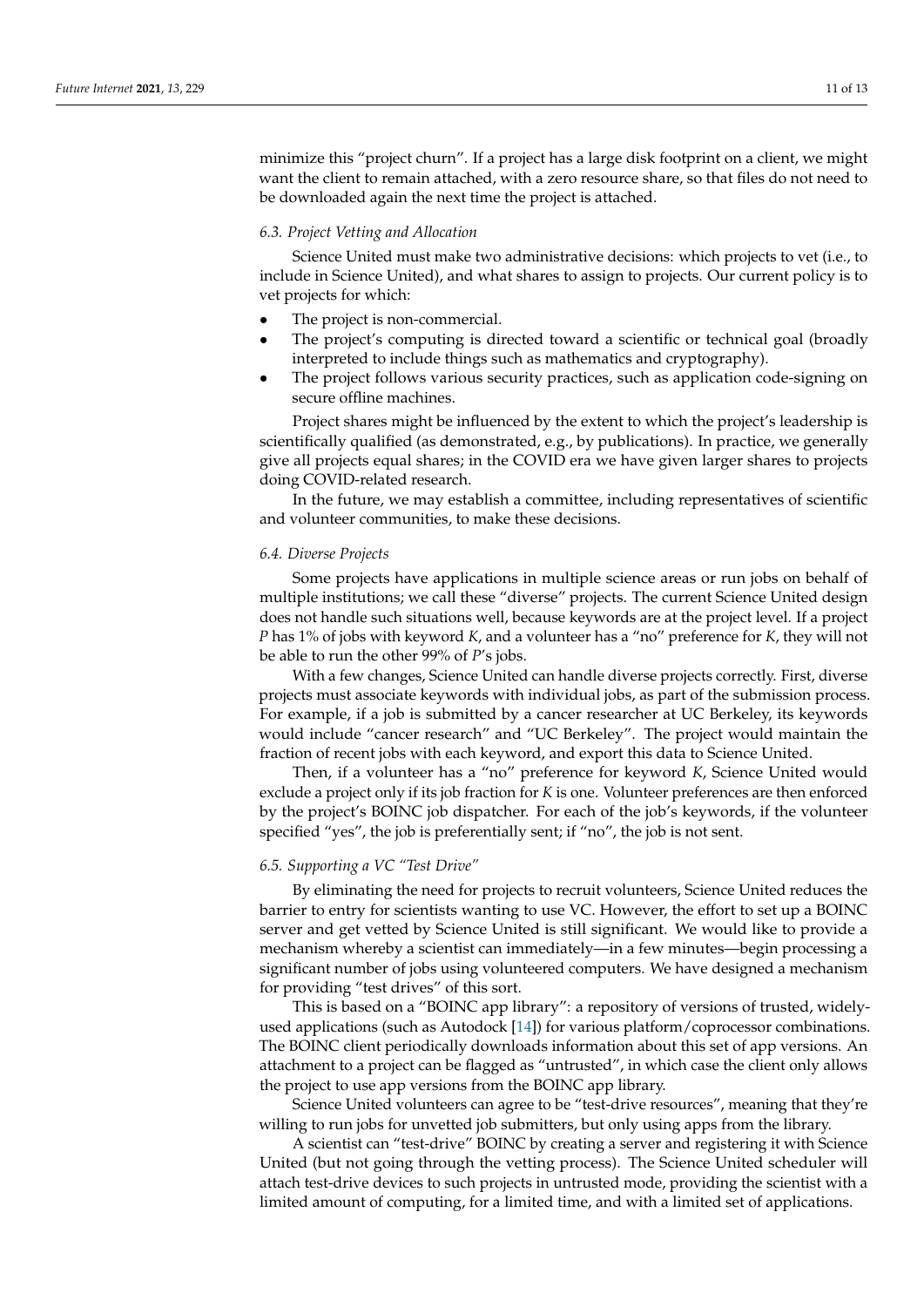### **7. Related Work**

OurGrid [\[15\]](#page-12-6) is a system for volunteer computing which differs from BOINC in that there is no distinction between volunteers and job submitters. Resource allocation is based on a "network of favors" model: the more computing a user provides to others, the more is available to them. OurGrid was deployed on a small scale (100s of nodes) and is no longer maintained.

"Grid Computing" is the sharing of distributed organizational resources such as cluster nodes. Resource allocation in many grid systems is based on Virtual Organizations (VOs) [\[16\]](#page-12-7). A VO typically corresponds to a scientific community. Institution providing resources to a grid can associate them with a VO. This is related to the Science United model in the sense that the provider of computing resources (a university or research lab in this case) can limit their use to a particular science area or project.

Open Science Grid (OSG) [\[17\]](#page-12-8) is a system for sharing high-throughput computing resources among institutions, based on HTCondor [\[18\]](#page-12-9). OSG has been used for a number of large computing projects including LHC and LIGO. Resource allocation in OSG uses a combination of approaches: resources can be allocated to a VO, or they can be managed by XSEDE [\[19\]](#page-12-10), a system for allocating American HPC resources in which scientists can apply for or buy allocations. OSG is analogous to Science United but its task is simpler in some respects; its resources are primarily cluster nodes so it does not have to deal with the extreme heterogeneity of consumer devices, and it can assume that nodes are trusted and highly available.

### **8. Conclusions**

Volunteer computing aspires to aggregate the power of the world's consumer computing resources and divide it among the world's computational scientists. In doing so there are many challenges: technical, organizational, political, and marketing. In this paper we have addressed one of these issues: how to schedule the assignment of devices to projects in a way that maximizes computing throughput while at the same time respecting volunteer preferences for the types of research they want to support.

Our solution to this problem is embodied in a system called Science United. This system significantly reduces the barriers to entry for prospective new science projects, by eliminating the need to recruit volunteers and by providing an a priori guarantee of computing power. We hope that this leads to a broader adoption of volunteer computing in the scientific community, and in turn to an expansion of the volunteer pool.

**Funding:** This research was funded by National Science Foundation, grant number 1664190.

**Data Availability Statement:** Not applicable, the study does not report any data.

**Acknowledgments:** The main ideas in this paper arose from a conversation with Mislav Malenica.

**Conflicts of Interest:** The authors declare no conflict of interest.

#### **References**

- <span id="page-11-0"></span>1. Publications by BOINC Projects. 2020. Available online: [https://boinc.berkeley.edu/wiki/Publications\\_by\\_BOINC\\_projects](https://boinc.berkeley.edu/wiki/Publications_by_BOINC_projects) (accessed on 30 August 2021).
- <span id="page-11-1"></span>2. Anderson, D.P. BOINC: A Platform for Volunteer Computing. *J. Grid Comput.* **2020**, *18*, 99–122. [\[CrossRef\]](http://doi.org/10.1007/s10723-019-09497-9)
- <span id="page-11-2"></span>3. Pande, V.S.; Baker, I.; Chapman, J.; Elmer, S.P.; Khaliq, S.; Larson, S.M.; Rhee, Y.M.; Shirts, M.R.; Snow, C.D.; Sorin, E.J.; et al. Atomistic protein folding simulations on the submillisecond time scale using worldwide distributed computing. *Biopolymers* **2003**, *68*, 91–109. [\[CrossRef\]](http://doi.org/10.1002/bip.10219) [\[PubMed\]](http://www.ncbi.nlm.nih.gov/pubmed/12579582)
- <span id="page-11-3"></span>4. Science United. Available online: <https://scienceunited.org> (accessed on 30 August 2021).
- <span id="page-11-4"></span>5. Anderson, D.P.; Reed, K. Celebrating Diversity in Volunteer Computing. In Proceedings of the 2009 42nd Hawaii International Conference on System Sciences, Waikoloa, HI, USA, 5–8 January 2009.
- <span id="page-11-5"></span>6. Buch, I.; Harvey, M.J.; Giorgino, T.; Anderson, D.P.; de Fabritiis, G. High-throughput all-atom molecular dynamics simulations using distributed computing. *J. Chem. Inf. Mod.* **2010**, *50*, 397–403. [\[CrossRef\]](http://doi.org/10.1021/ci900455r) [\[PubMed\]](http://www.ncbi.nlm.nih.gov/pubmed/20199097)
- <span id="page-11-6"></span>7. Giovannozzi, M.; Harutyunyan, A.; Høimyr, N.; Jones, P.L.; Karneyeu, A.; Marquina, M.A.; McIntosh, E.; Segal, B.; Skands, P.; Grey, F.; et al. LHC@Home: A Volunteer computing system for Massive Numerical Simulations of Beam Dynamics and High